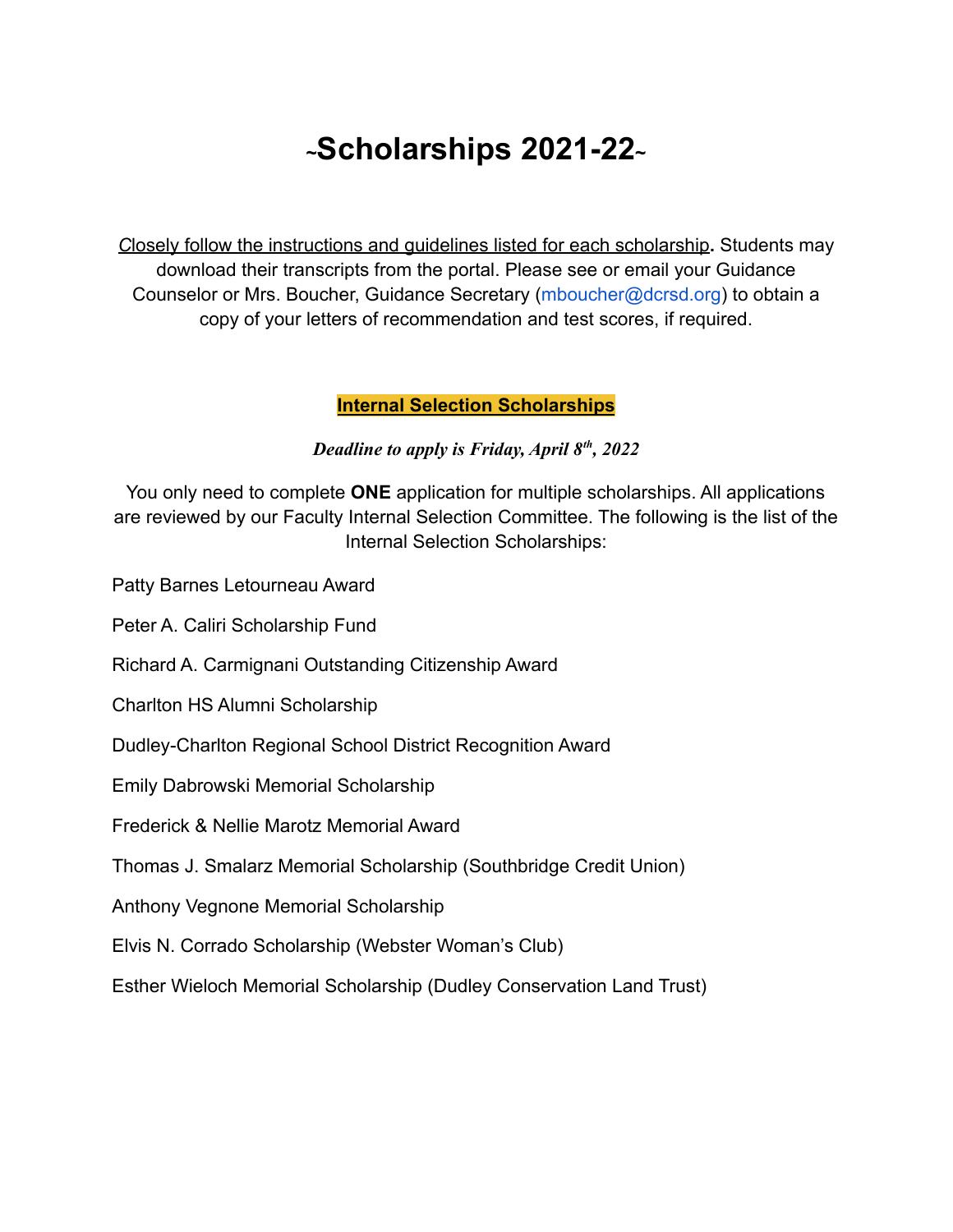**Scholarships requiring a college or university commitment for the fall following graduation:**

- **Southbridge Woman's Club Scholarship** \*Southbridge Resident Application Deadline April 8
- **● Jones & Jones Realty Scholarship** Application deadline April 1<sup>st</sup>
- **Internal Selection Scholarship** Application Deadline April 8<sup>th</sup>
- **Chamber of Central MA South** Application deadline April 1st
- **Southbridge Credit Union Scholarship (Cooperative Credit Union Assoc)** *\*parent/guardian must be a Southbridge Credit Union member* Application deadline Mar 25<sup>th</sup>
- **● Dudley Charlton Administrators Association Scholarship** Application deadline April 4<sup>th</sup>
- **● Quo Vadis Club of Webster and Dudley** Application deadline May  $6<sup>th</sup>$
- **Rebekah Assembly of MA Independent Order of Odd Fellows Memorial Scholarship** Application deadline Mar 30
- **● Dudley Grange #163 Scholarship** Application deadline April 15<sup>th</sup>
- **● Charlton Helping Hand Society Scholarship** \*Charlton residents Application deadline April 22nd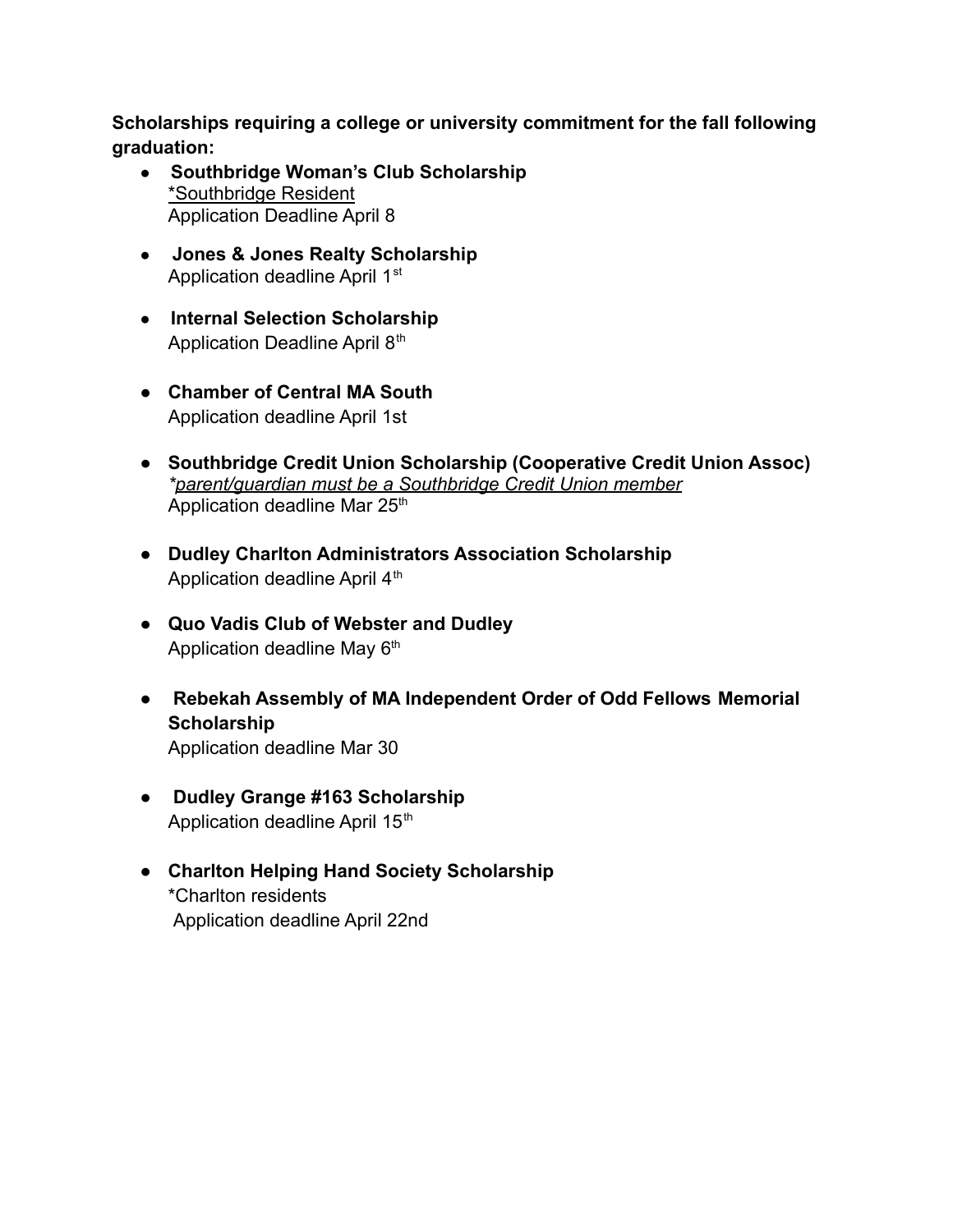**Scholarships with a focus on character, leadership, strong academic performance and/or service to others:**

- **Stephen Phillips Memorial Scholarship** Application deadline May 2<sup>nd</sup> noon
- **● Woman In Business, Inc./Judith A. Jaeger Memorial Scholarship** *\*young women maintaining a 3.0 GPA or better upon graduation\** Application deadline April 1<sup>st</sup>
- **Internal Selection Scholarship** Application deadline April 8<sup>th</sup>
- **● Quo Vadis Club of Webster and Dudley Scholarship** Application deadline May  $6<sup>th</sup>$
- **● Kaylie Piekarczyk Memorial Scholarship** Application deadline April 22<sup>nd</sup>
- **● Eustaccio Sinni Memorial (Southbridge Italian-Amer. Assoc.) Scholarship** *\*Italian descent, solid academics & community service record* Application deadline April  $4<sup>th</sup>$

# **Scholarships with a focus on courage and/or overcoming personal hardship:**

- **● Stephen Phillips Memorial Scholarship** Application deadline May 2<sup>nd</sup> noon
- **Internal Selection Scholarship** Application deadline April 8<sup>th</sup>
- **● PB&J Scholarship** Application deadline May 31<sup>st</sup>

# **Scholarships requiring demonstration of a financial need:**

- **The Stephen Phillips Memorial Scholarship** Application deadline May 2nd
- **Internal Selection Scholarship** Application deadline April 8th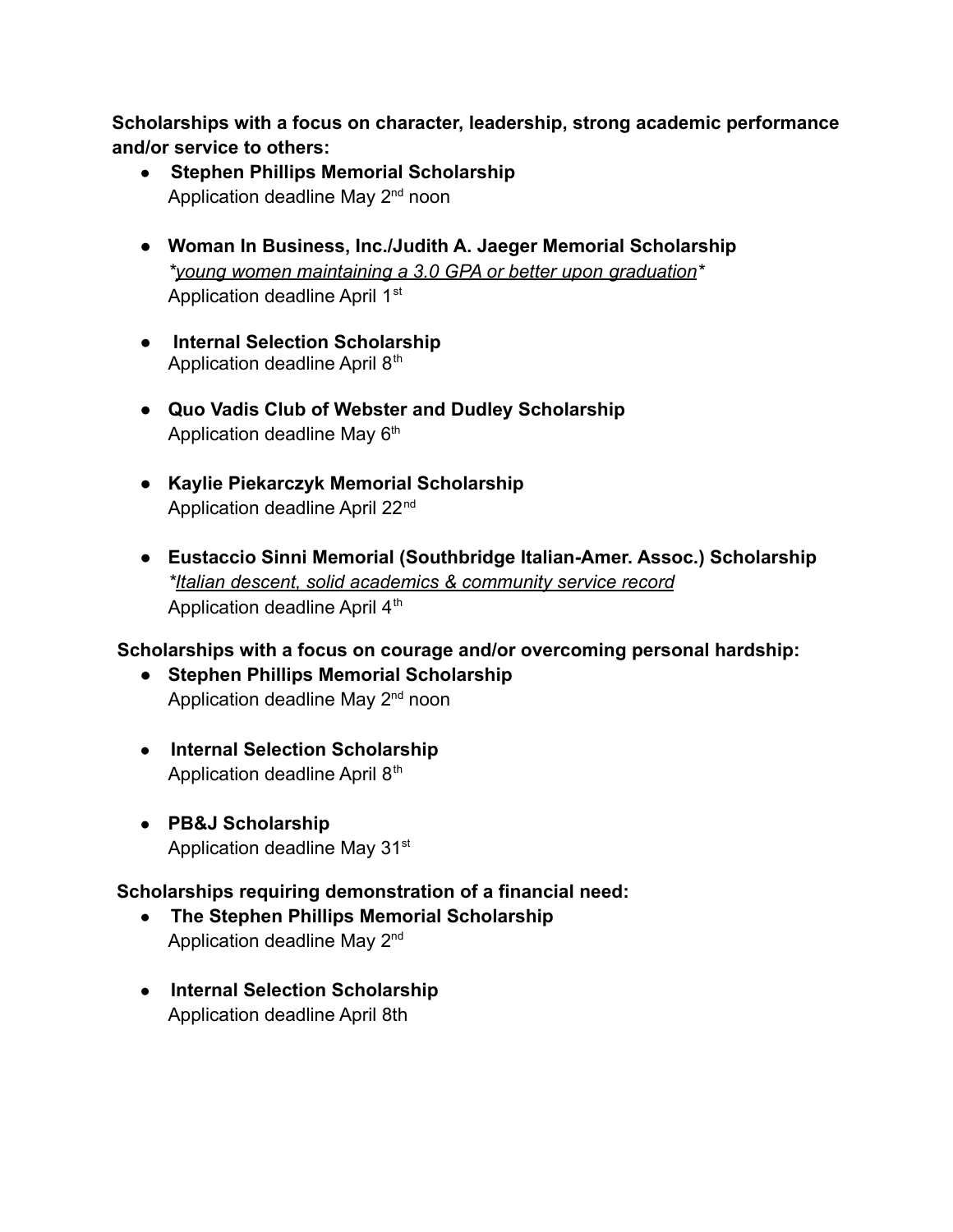# **Scholarships based on anticipated program of studies:**

Business/Finance studies:

● **Cornerstone Bank Scholarship** Application deadline April 8th

Broadcasting studies:

**● Massachusetts Broadcasters Association Scholarship** Application deadline April 15<sup>th</sup>

Construction or Engineering studies or career training:

**● National Assoc of Women in Construction (NAWIC) Scholarship** \*open to girls and boys Application deadline April 18th

Criminal Justice, Law Enforcement, Public Safety (Police/Fire/EMS), Medical or Paramedical, Public Health or Emergency Management studies:

- **● Public Safety Scholarship Fund (Charlton Firefighters Assoc. Local 4023)** \*open to Charlton residents Application deadline April 1st
- **● Lt. June T. Murphy Scholarship 2022** Application deadline April 1st
- **● John J. Hart Memorial Scholarship (Tri-EPIC)** Application deadline April 8th
- **● Ronald J. Denault Memorial Law Enforcement Scholarship** Application deadline April 29th

Culinary Arts studies:

**● Edwin Phillips Cooking Fund (Town of Charlton) Scholarship** \*open to Charlton residents Application deadline April 22nd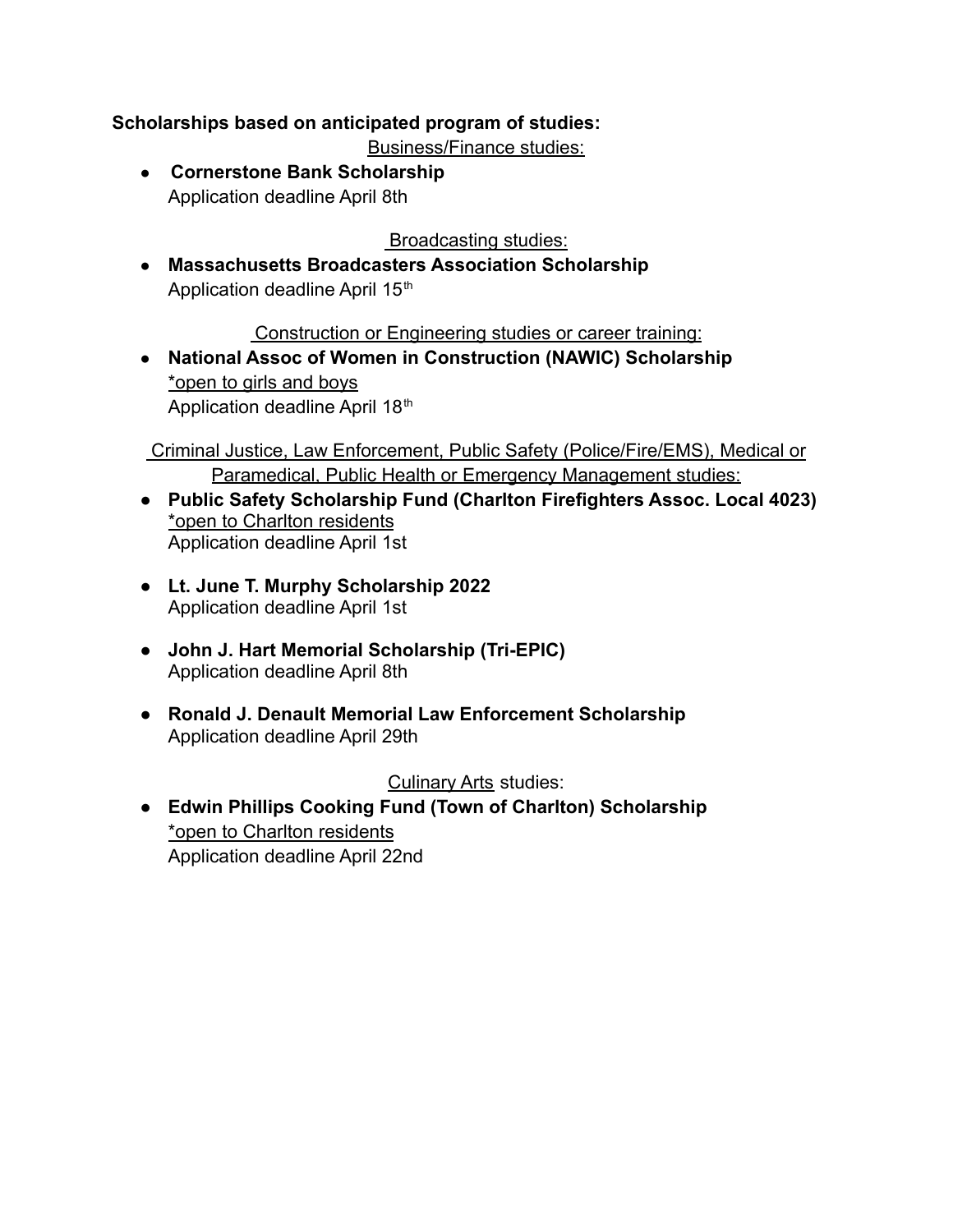# Education/Teacher Education studies:

- **● Internal Selection Scholarship** Application deadline April 8<sup>th</sup>
- **Dudley Charlton Teachers Association Scholarship** Application deadline May 6<sup>th</sup>
- **Alpha Delta Kappa MA Beta Chapter** Application deadline April 1st
- **● Ruth T. Levey (Delta Kappa Gamma) Scholarship** Application deadline April 1st

Entrepreneurship: Currently no postings

Environmental Science, Conservation, Forestry, Agronomy, Land Management, Botany, Horticulture, Floriculture, Landscape Design, Veterinary Medicine studies:

- **Internal Selection Scholarship** Application deadline April 8<sup>th</sup>
- **● Southbridge Garden Club** Application deadline April 4th
- **● Quiet Corner garden Club Scholarship** Application deadline May 13th

Healthcare studies or career training:

- **● Harrington Hospital Auxiliary Scholarship** Application deadline April 1<sup>st</sup>
- **● Public Safety Scholarship Fund Charlton Fire Fighters Assoc Local 4023** \*open to Charlton residents Application deadline April 1st
- **● John J. Hart Memorial Scholarship (Tri-EPIC)** Application deadline April 8th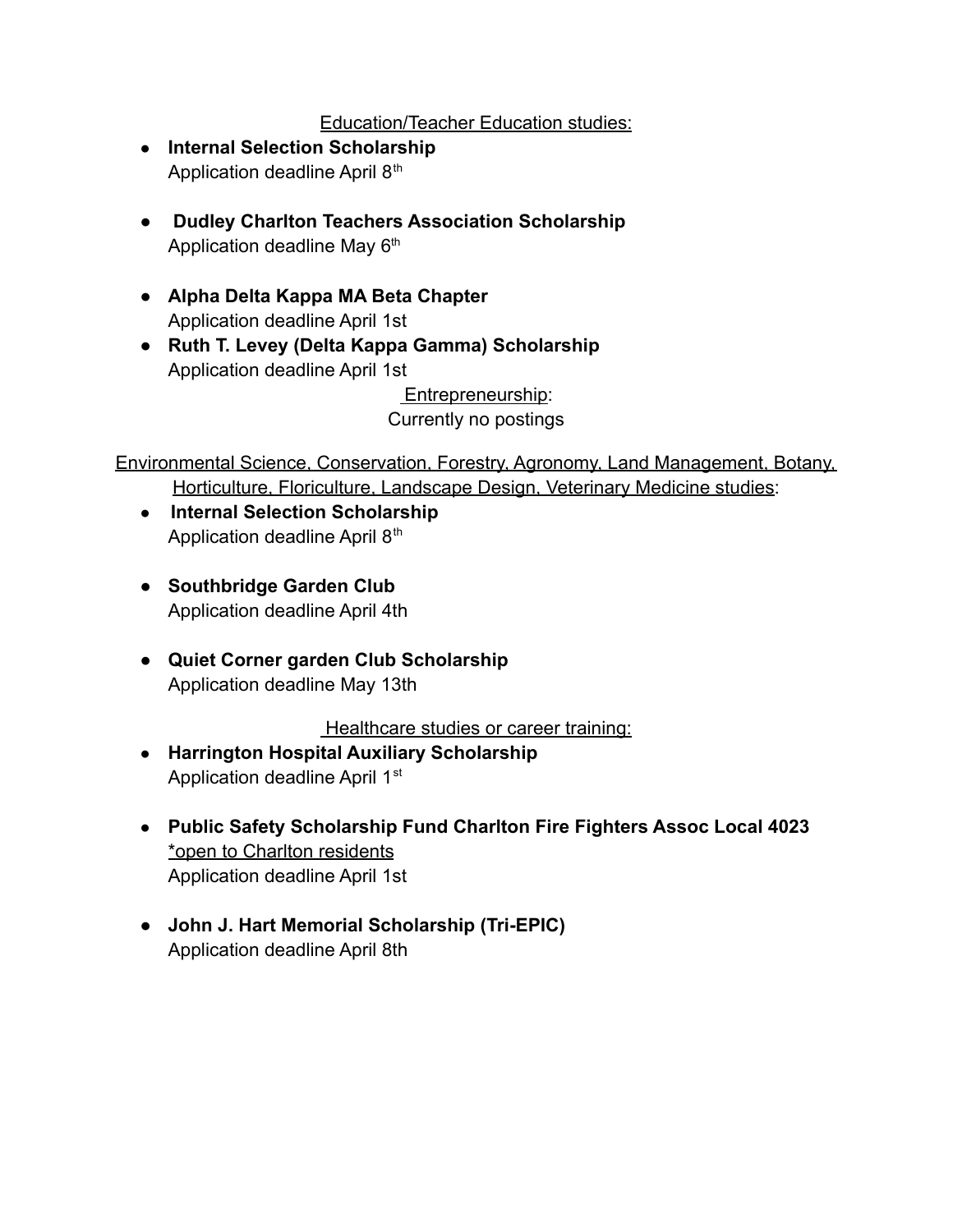History, Social Studies, or Social Science studies:

- **● William R. Tittle Memorial Scholarship Award** Application deadline April 1st
- **● Black Tavern Historical Society (Michael T. Banniff Memorial) Scholarship** \*open to Dudley and Charlton residents Application deadline April 1st

Job/Career Training program pursuit:

**● Rob Roy Academy Scholarship (Cosmetology/Barber Styling)** Application deadline May 31<sup>st</sup>

> Mechanical Engineering studies: Currently no postings

> > Medicine studies:

**● Internal Scholarship** Application deadline April 8<sup>th</sup>

Mental Health studies:

**● Brake the Silence Scholarship** Application deadline April 15<sup>th</sup>

Science studies:

**● Dr. Beth E. Maling Kelley Memorial Award** \*open to girls Application deadline April 5th

Transportation/Highway Engineering, Transportation Planning, Civil Engineering, Structural/Bridge Engineering, Marine Engineering, Marine Transportation, Transportation Management, Aeronautics/Aviation studies: Currently no postings

**Scholarships in support of LGBTQ+ Community:**

Currently no postings

#### **Scholarships awarded based on Shepherd Hill programs:**

**● Shepherd Hill Booster Club Scholarship** \*Booster Club affiliation Application deadline May 6<sup>th</sup>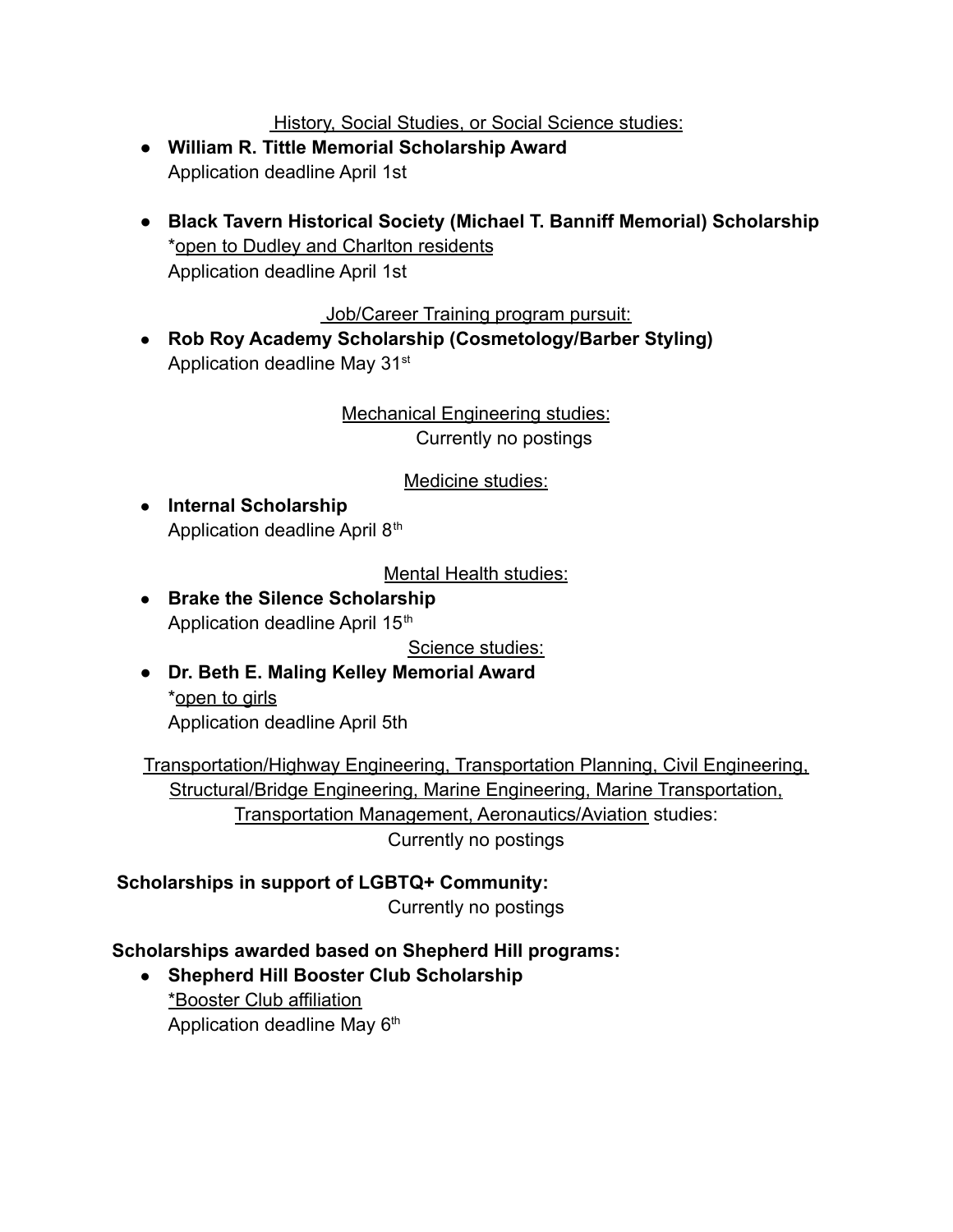### **SH Senior Athletes:**

- **● Central MA District E Track & Field Committee Scholarship** \*Cross Country and/or Track & Field Application deadline May 14<sup>th</sup>
- **● District E Cross Country Track & Field Campership Award** \*Cross Country and/or Track & Field Application deadline May 14<sup>th</sup>
- **● Internal Scholarship** Application deadline April 8<sup>th</sup>

### **Scholarships awarded based on town and/or state of residence:**

#### *Seniors from Charlton:*

- **● Internal Scholarship** Application deadline April 8<sup>th</sup>
- **● Nehemiah B. Stone Scholarship Fund (Town of Charlton)** \*Reside in Northside area, formerly School District #2 Application deadline April 21<sup>st</sup>
- **Jessie Smith Scholarship Fund (Town of Charlton)** \*Reside in School Districts #3 and #4 Application deadline April 21<sup>st</sup>
- **M. Wayne Colby, Jr. Scholarship Fund (Town of Charlton)** Application deadline April 21<sup>st</sup>
- **Edwin Phillips Cooking Fund (Town of Charlton)** \*Culinary Arts pursuit Application deadline April 21st
- **● Charlton Helping Hand Society Scholarship** \*college acceptance Application deadline is April 22nd
- **● Black Tavern Historical Society (Michael T. Banniff Memorial) Scholarship** \*pursuing History or Social Studies Application deadline April 1st